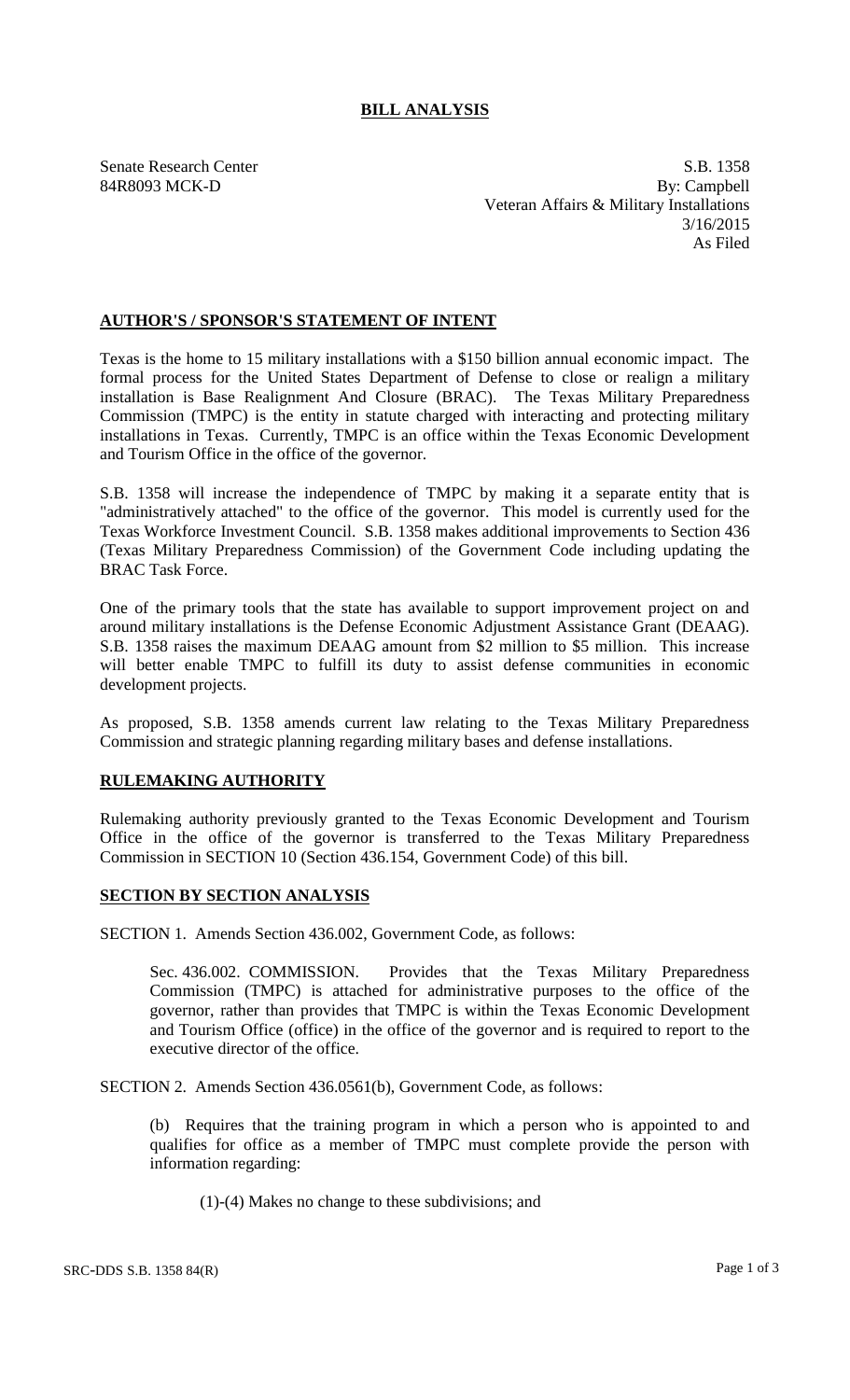(5) any applicable ethics policies adopted by TMPC or the Texas Ethics Commission, rather than policies adopted by the office, TMPC, or the Texas Ethics Commission.

SECTION 3. Amends Section 436.057, Government Code, by adding Subsection (b) and amending Subsection (c), as follows:

(b) Requires the director of TMPC to hire at least one full-time employee who is knowledgeable about or has experience with military installations.

(c) Authorizes the director to hire other staff within the guidelines established by TMPC, rather than requires the governor to determine the staff for TMPC.

SECTION 4. Amends the heading to Section 436.105, Government Code, to read as follows:

Sec. 436.105. MILITARY BASE REALIGNMENT AND CLOSURE TASK FORCE; EXPIRATION DATE.

SECTION 5. Amends Section 436.105, Government Code, by adding Subsections (b-1) and (d), as follows:

(b-1) Entitles a member of the task force to reimbursement for travel expenses.

(d) Provides that the task force is abolished and this section expires September 1, 2019.

SECTION 6. Amends Section 436.152(d), Government Code, to authorize TMPC, rather than the office, if there is no existing program to finance a project, to provide a loan of financial assistance to the defense community for the project.

SECTION 7. Amends Sections 436.153(a) through (g), Government Code, as follows:

(a) Changes reference to the office to TMPC.

(b) Requires TMPC, on receiving an application for a loan under this section, to confirm that the project adds military or defense value to the military base or defense facility, rather than requires the office to confirm with TMPC that the project adds military or defense value to the military base or defense facility.

(c) Changes references to the office to TMPC.

(d) Authorizes TMPC, rather than the executive director of the office, if TMPC confirms that the funds will be used to enhance the military or defense value of the military base or defense facility based on the base realignment and closure criteria, to overcome an action of the United States Department of Defense that will negatively impact the military base or defense facility, or for the recruitment or retention of a defense facility and TMPC, rather than the office, determines that the project is financially feasible, to award a loan to the defense community for the project. Requires TMPC, rather than the office, to enter into a written agreement with a defense community that is awarded a loan.

(e)-(g) Changes references to the office to TMPC.

SECTION 8. Amends Sections 436.1531(a), (c), (d), (e), and (f), Government Code, to make conforming changes.

SECTION 9. Amends Sections 436.1532(a), (c), (d), (e), and (f), Government Code, to make conforming changes.

SECTION 10. Amends Section 436.154, Government Code, to make conforming changes.

SECTION 11. Amends Section 436.156(c), Government Code, to make a conforming change.

SRC-DDS S.B. 1358 84(R) Page 2 of 3